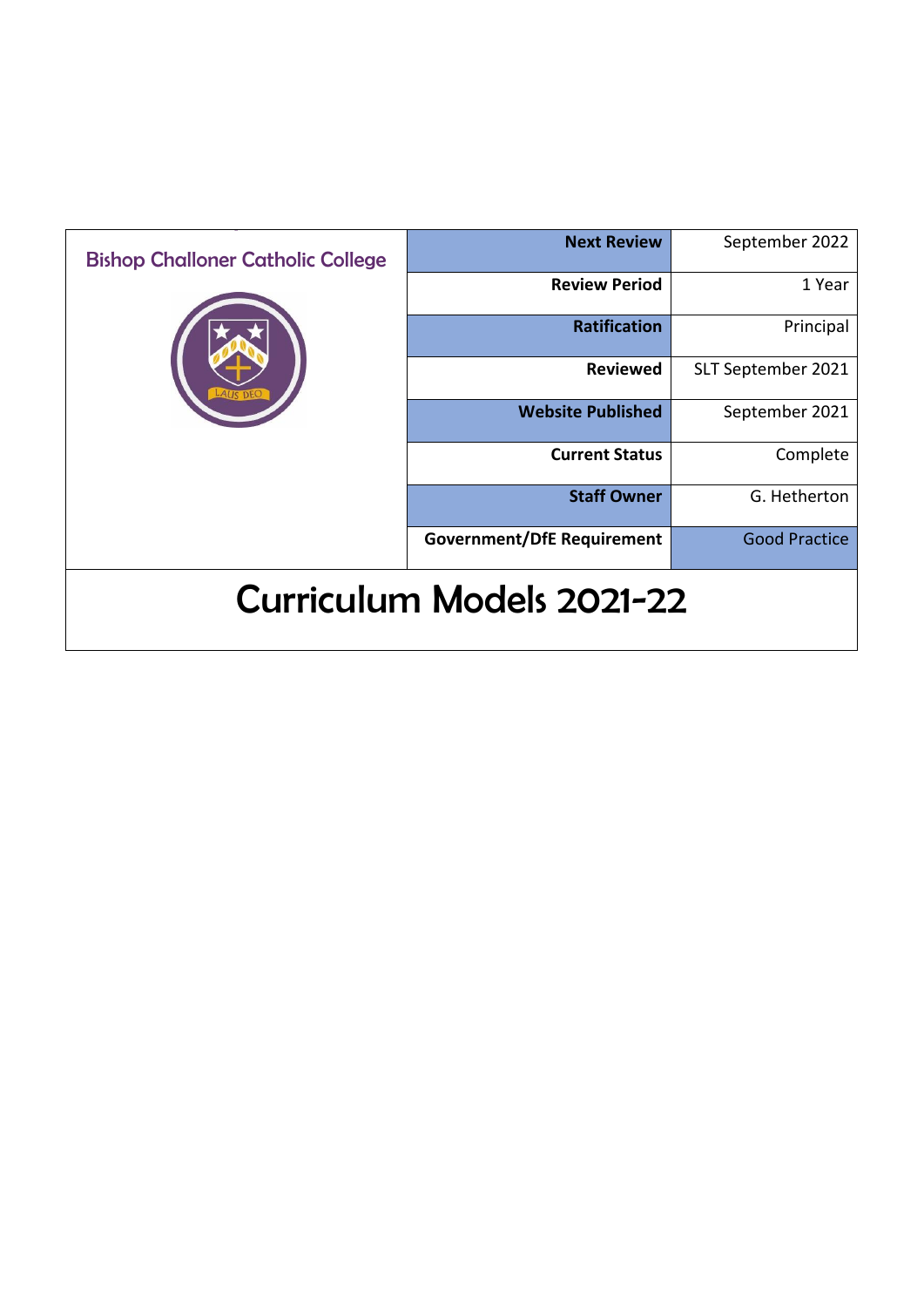# **CURRICULUM MODELS: 2021-2022**

At Bishop Challoner Catholic College we run a two week timetable. Typically the curriculum is structured as below:

### **Year 7**

| Subject:                | <b>Periods per fortnight:</b> |
|-------------------------|-------------------------------|
| Art                     |                               |
| Design Technology       | 2                             |
| <b>Dramatic Studies</b> |                               |
| English                 | 7                             |
| French                  | 5                             |
| Geography               | 3                             |
| History                 | 3                             |
| Computing               | $\overline{2}$                |
| Mathematics             | 6                             |
| Music                   | $\mathfrak z$                 |
| PE                      | 6                             |
| <b>PSHE</b>             | $\mathfrak{p}$                |
| <b>RE</b>               | 5                             |
| Science                 | 6                             |

#### **Year 8**

| Subject:                | <b>Periods per fortnight:</b> |
|-------------------------|-------------------------------|
| Art                     | 2                             |
| Design Technology       | 2                             |
| <b>Dramatic Studies</b> |                               |
| English                 | 7                             |
| French                  | 5                             |
| Geography               | 3                             |
| History                 | 3                             |
| Computing               | $\mathfrak{p}$                |
| Mathematics             | 6                             |
| Music                   | $\mathfrak z$                 |
| PE                      | 6                             |
| <b>PSHE</b>             | 2                             |
| <b>RE</b>               | 5                             |
| Science                 | 6                             |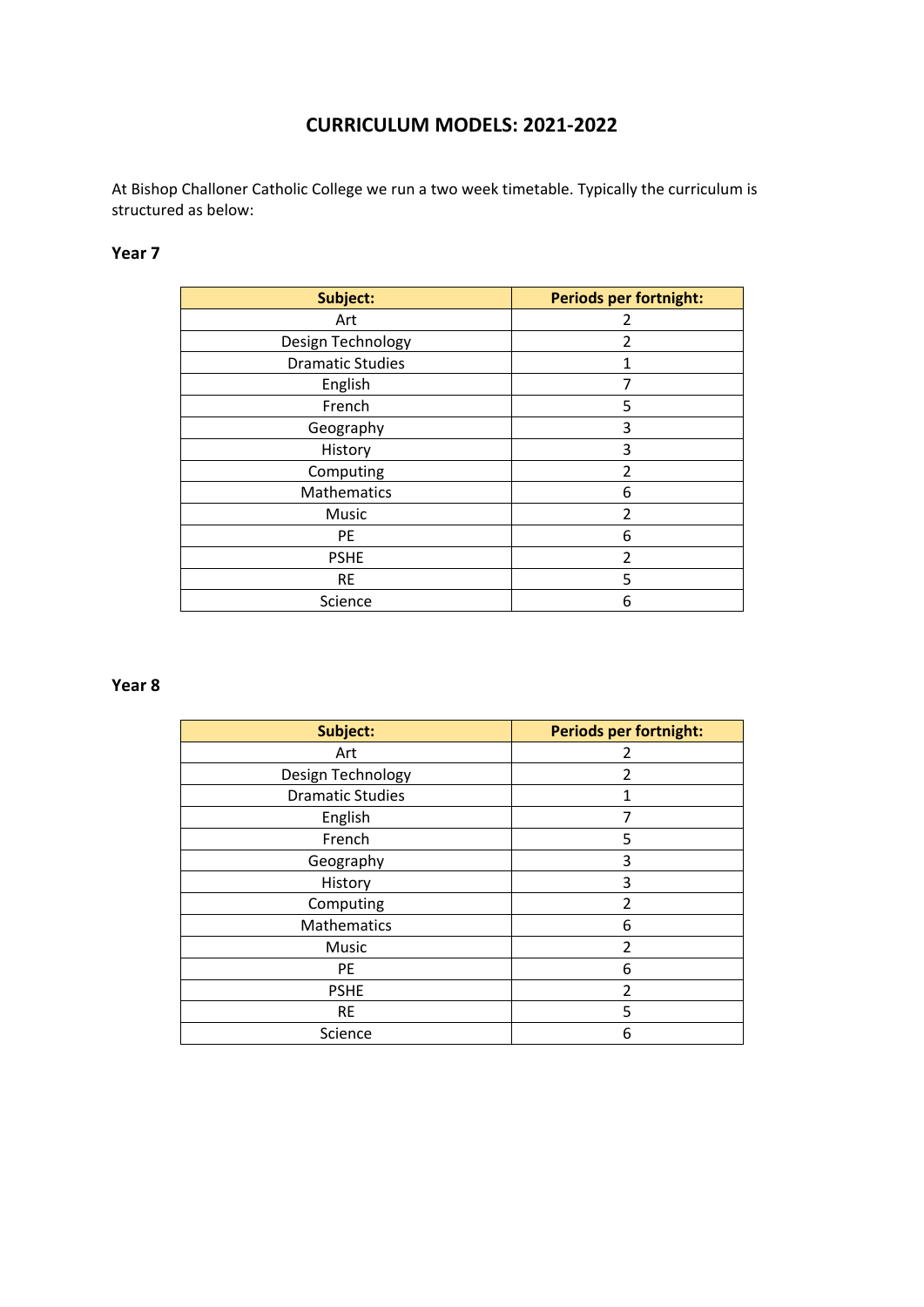#### **Year 9**

| Subject:                | <b>Periods per fortnight:</b> |
|-------------------------|-------------------------------|
| Art                     | 2                             |
| Design Technology       | 2                             |
| <b>Dramatic Studies</b> | 1                             |
| English                 | 7                             |
| French                  | 5                             |
| Geography               | 3                             |
| History                 | 3                             |
| Computing               | $\mathfrak{p}$                |
| <b>Mathematics</b>      | 6                             |
| Music                   | $\overline{2}$                |
| PE                      | 4                             |
| <b>PSHE</b>             | 1                             |
| <b>RE</b>               | 5                             |
| Science                 | 9                             |

At the end of Year 9 students select up to 4 option subjects from a range of choices. In addition students will complete 'core' subjects. Years 10 and 11 are structured as follows:

### **Year 10 and Year 11 – Core Subjects:**

| Subject:    | <b>Periods per fortnight:</b> |
|-------------|-------------------------------|
| English     |                               |
| Mathematics |                               |
| РF          |                               |
| <b>RE</b>   |                               |
| Science     |                               |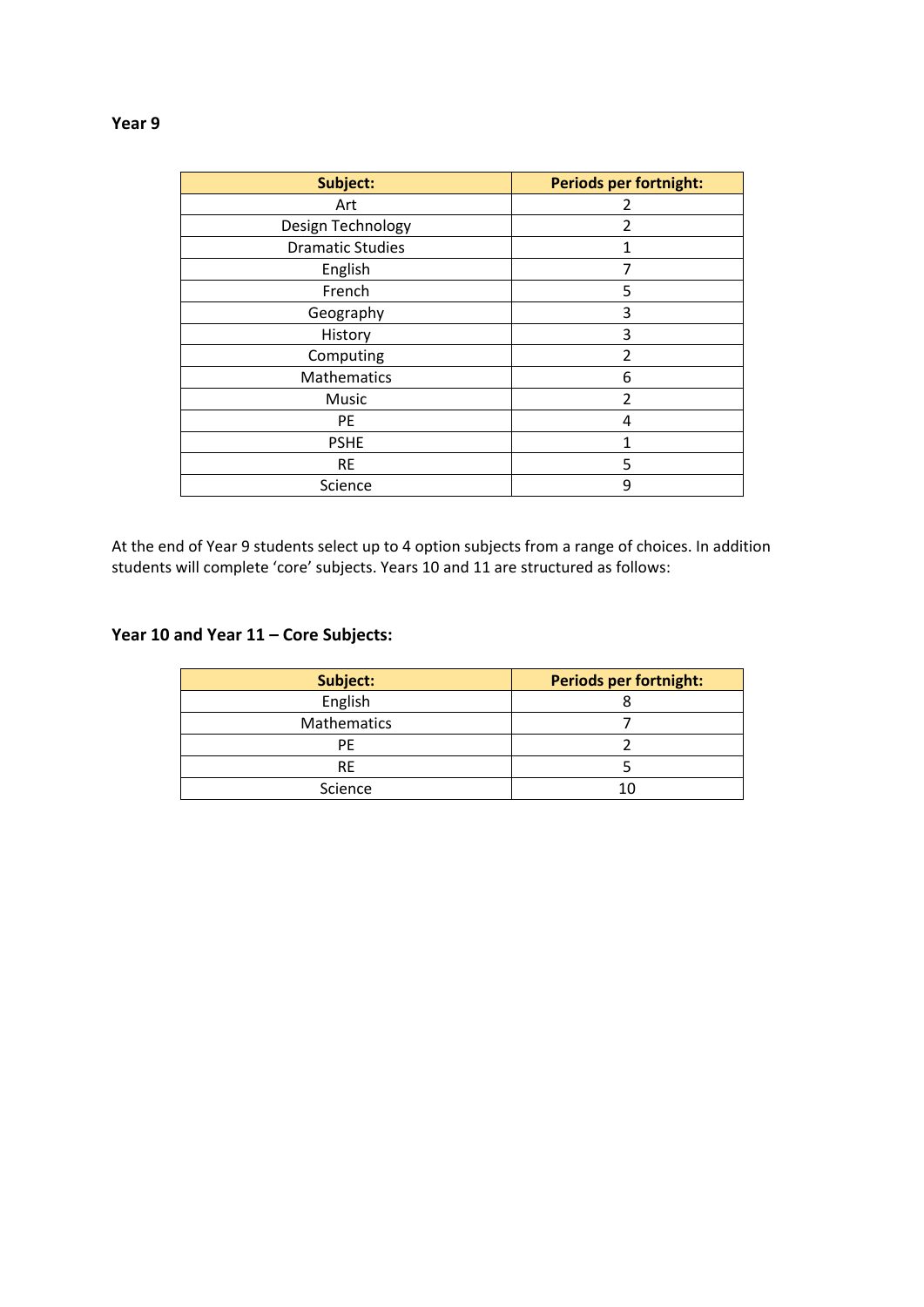### **Year 10 and Year 11 – Optional Subjects:**

| Subject:                                    | <b>Periods per fortnight:</b> |
|---------------------------------------------|-------------------------------|
| Art & Design                                | 5                             |
| <b>Business Studies</b>                     | 5                             |
| <b>NCFE Award Business &amp; Enterprise</b> | 5                             |
| <b>BTEC Sport</b>                           | 5                             |
| <b>BTEC Performing Arts</b>                 | 5                             |
| <b>WJEC Hospitality &amp; Catering</b>      | 5                             |
| ICT - Creative iMedia                       | 5                             |
| Computing                                   | 5                             |
| <b>Extended Science (Separate Sciences)</b> | 5                             |
| French                                      | 5                             |
| Geography                                   | 5                             |
| <b>BTEC Health &amp; Social Care</b>        | 5                             |
| History                                     | 5                             |
| <b>Media Studies</b>                        | 5                             |
| Music                                       | 5                             |
| Design Technology                           | 5                             |
| BTEC - Personal Development & Well Being    | 5                             |
| PE                                          | 5                             |

In the sixth form students are required to follow a suitable 16 – 19 Programme of Study. This Programme of Study includes *qualification hours* and *non-qualification hours*

Qualification Hours:

- A levels
- AS levels
- Applied General qualifications
- GCSE Mathematics retake class
- GCSE English retake class

Non Qualification Hours:

- Tutorial Time
- General RE
- Study Support sessions
- Enrichment/sports-based activities
- Progression Week (Y12 only)
- Work Experience Placement (Year 12 only)